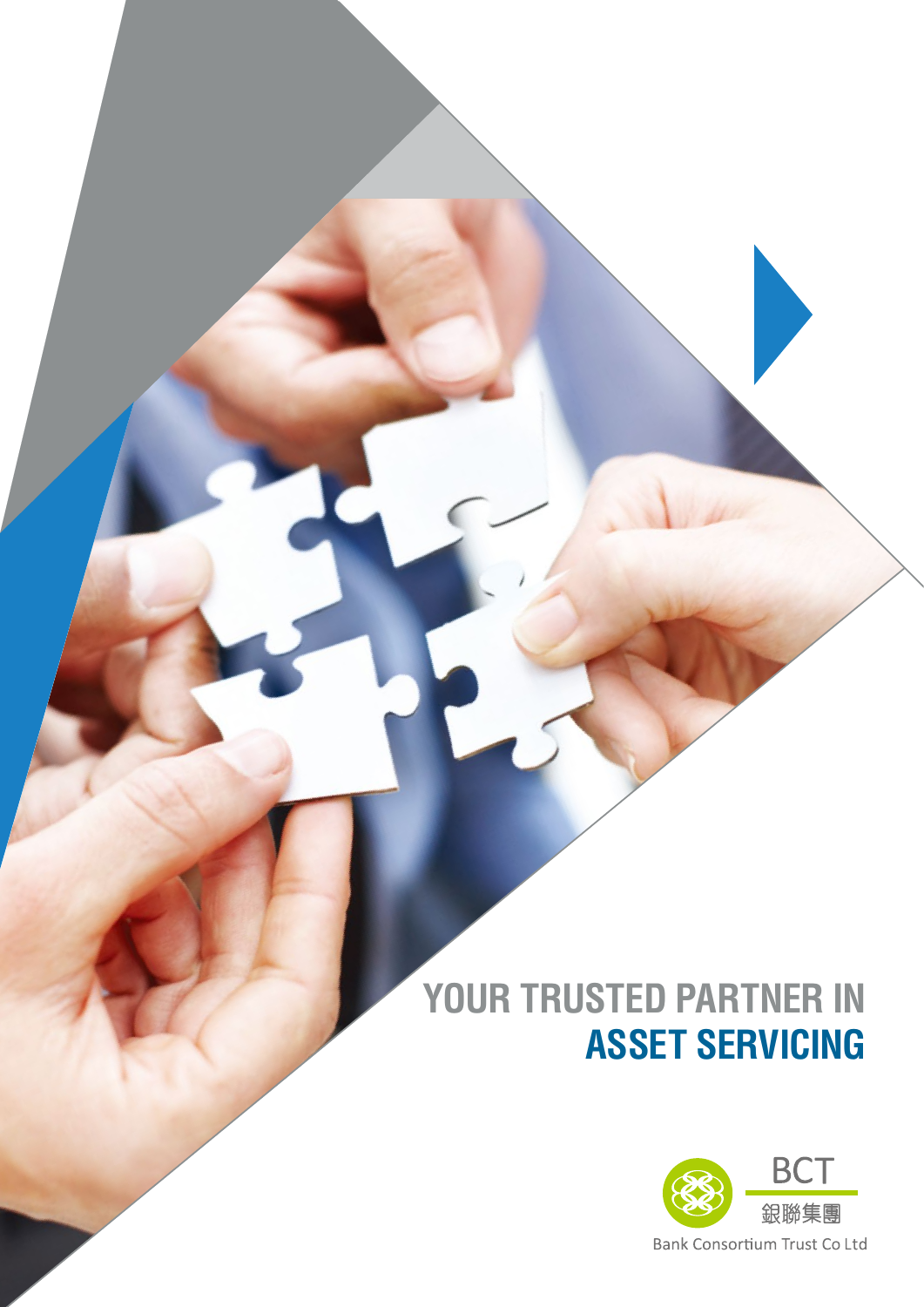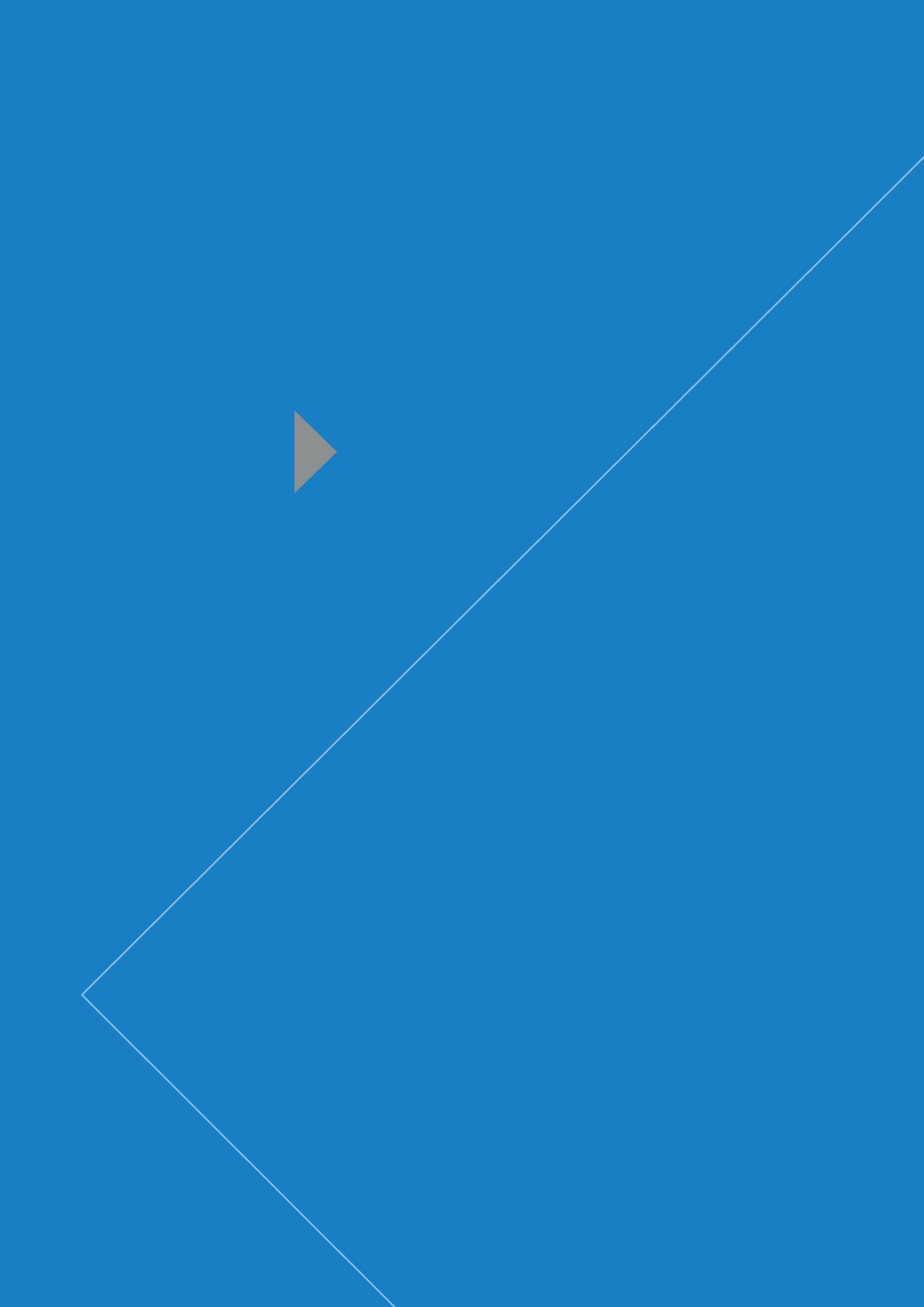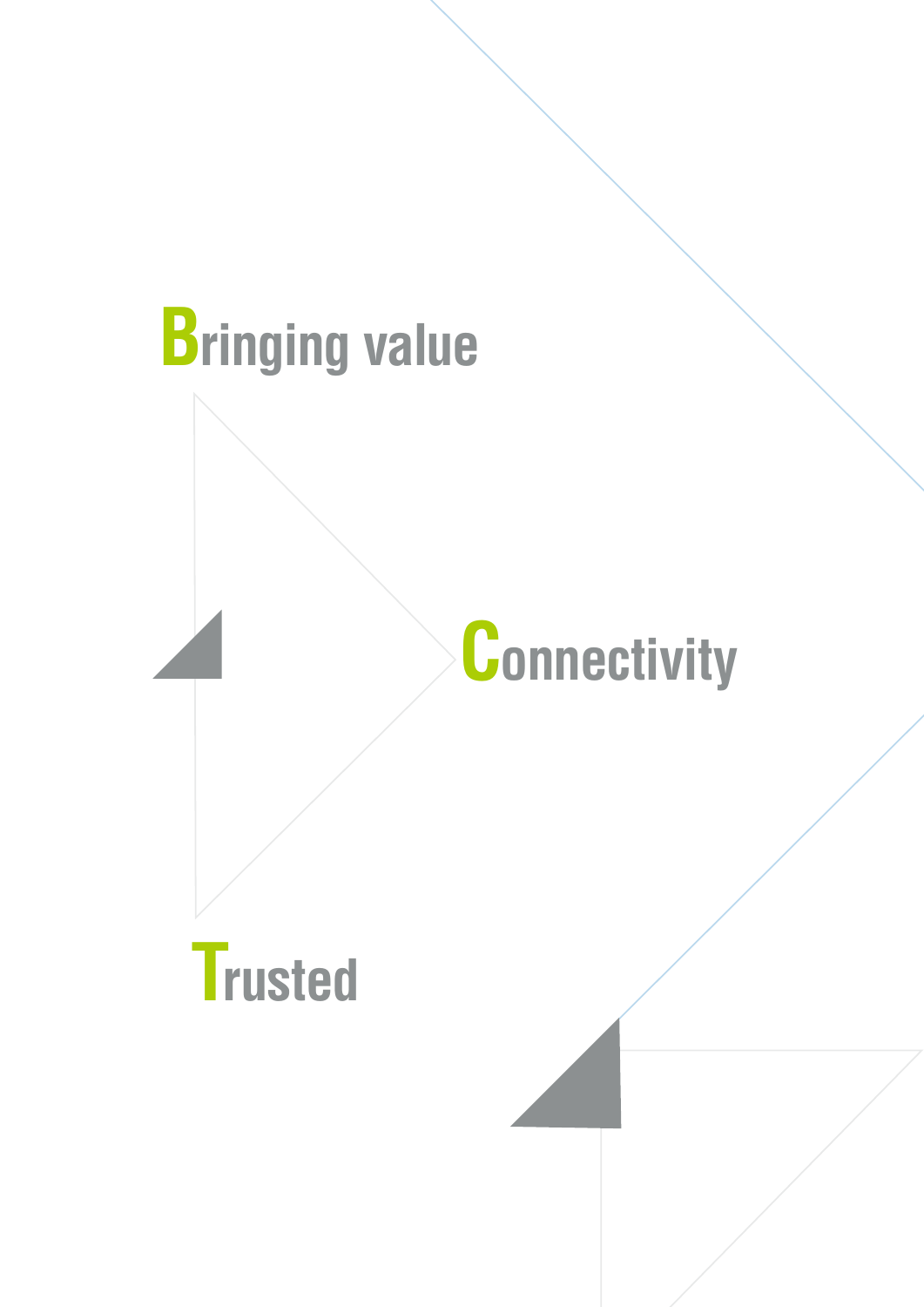## BCTC - CENTRE OF EXCELLENCE

#### YOUR CHALLENGE

In today's investment environment marked by growing complexity and increasing demand for disclosure and transparency, focusing on your core competencies while delivering quality services to scheme members prove to be a major challenge.

#### THE SOLUTION

At BCTC, you are assured of innovative solutions and effective risk management, allowing you to focus on your core business and enhancing returns as you leave your trustee duty, pension administration and asset servicing to a dedicated team of professionals who understand your needs like no other.

Leveraging on our multi-disciplinary strengths, experience and expertise in the industry, we provide one-stop solution that allows asset managers and plan sponsors to delegate their onerous fiduciary duty and heavy administration work to an effective third party service provider that helps them increase control and efficiency, mitigate risks and drive down costs while enhancing service quality.

#### **BEST-IN-CLASS SERVICES FOR PENSIONS AND INVESTMENT FUNDS**

- » MPF schemes, ORSO schemes and International pension plans
- » Global investment funds
- » Global custodian service

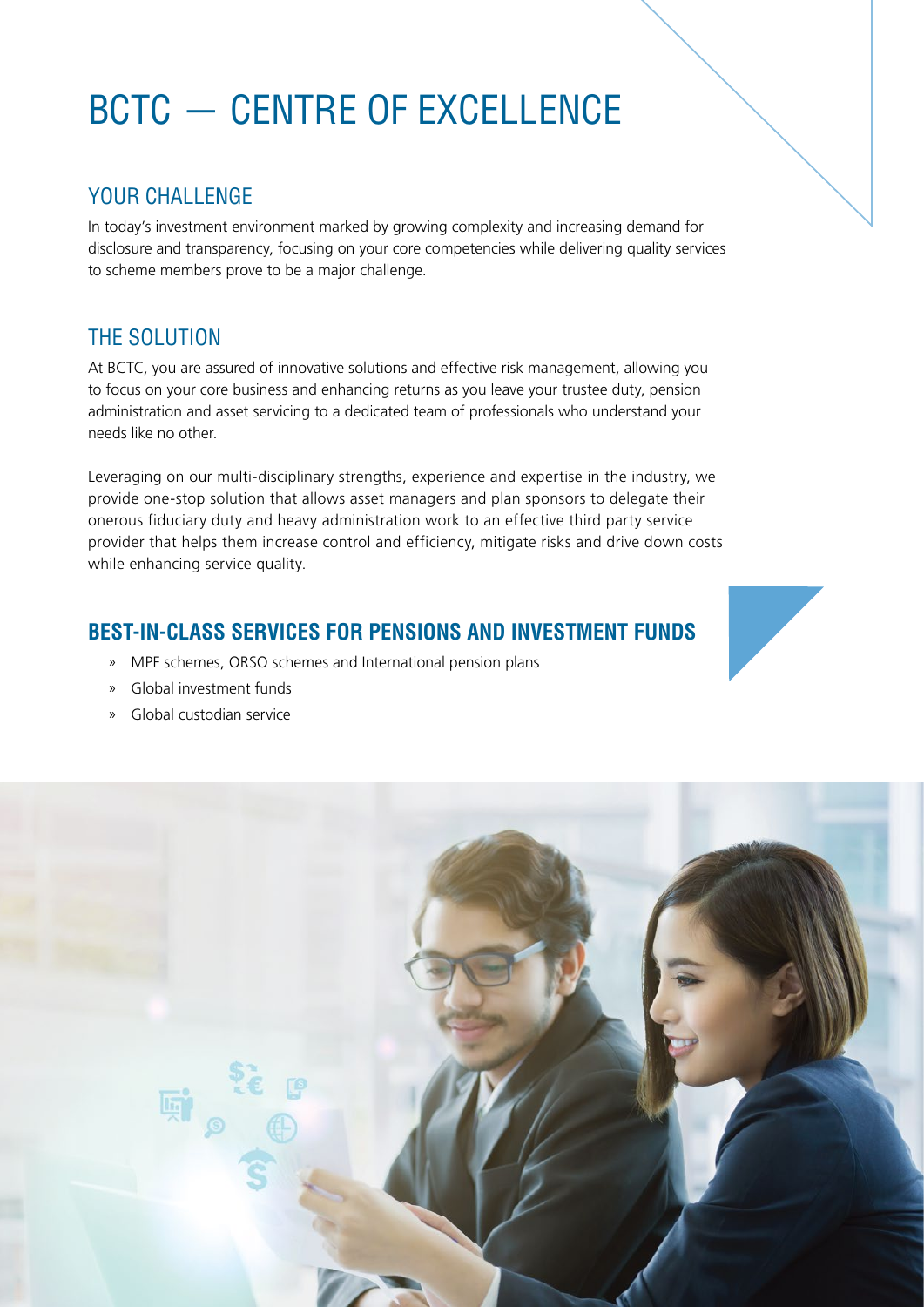# **No. 2 MPF Trustee\*/ No. 3 MPF Administrator\***



### WHY BCTC?

Assets under administration exceed HK\$130 billion / US\$17 billion (as at March 2017)

Serving over 1 million member accounts (as at March 2017)

#### RENOWNED CLIENTS

- » AMTD
- » Allianz Global Investors
- » Indigo Global Limited
- » Invesco (Hong Kong) Limited

#### HONOURABLE RECOGNITIONS



The 2017 MPF Awards<sup>+</sup>

- Best Administration
- Best Use of Technology
- Good Governance
- Best New Innovator



2016 Mystery Caller Assessment Awards



Asia Pacific Contact Centre Association Leaders

ISO/IEC 27001:2013

\*as third party trustee, custodian & administrator, data from Gadbury MPF market share report as at 31 December 2016. + co-organized by MPF Ratings Limited and Asia Asset Management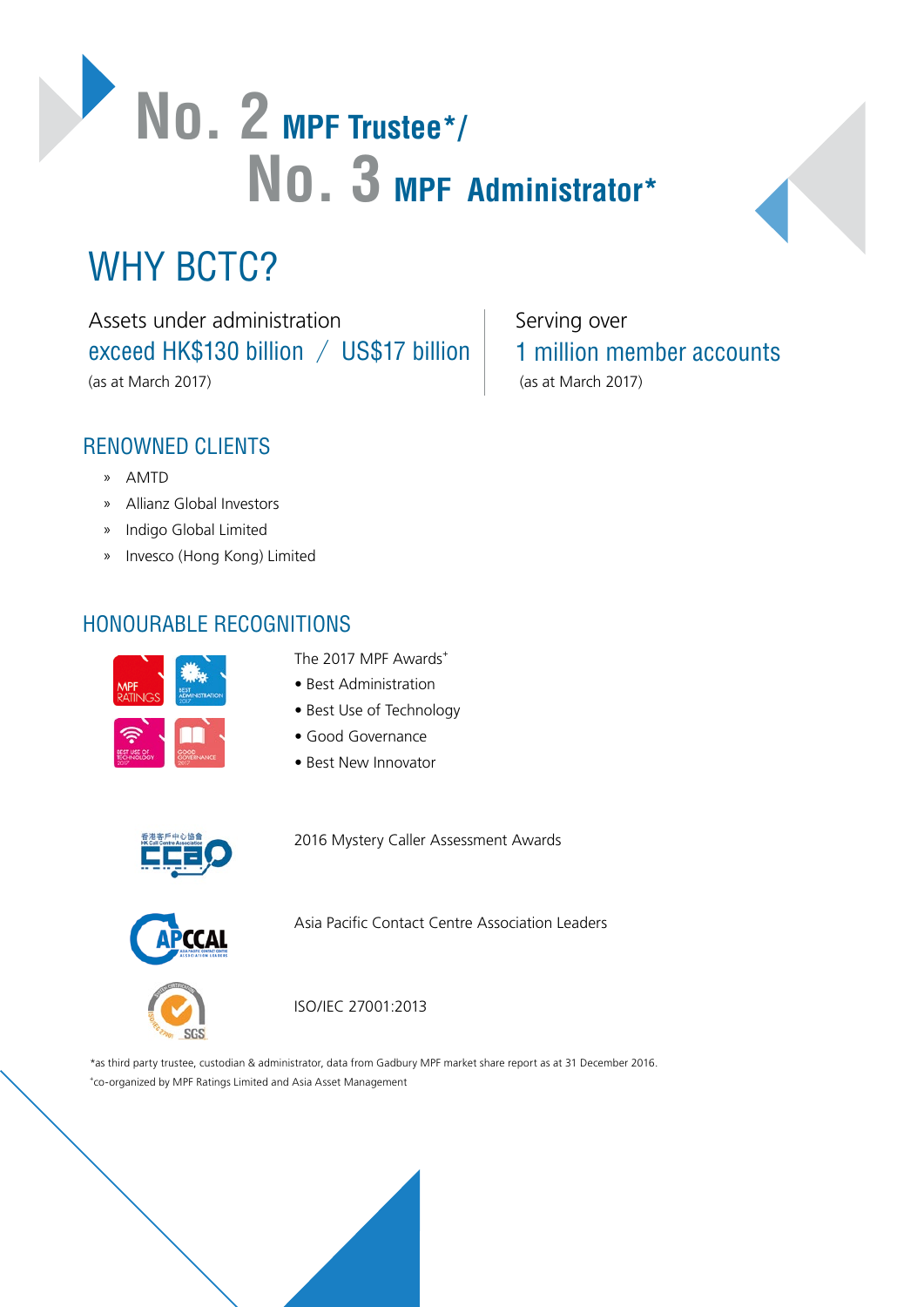

#### INTEGRATED SOLUTION

At BCTC, a full range of back-end and middle-office services are available for investment funds from fund administration and operation, transfer agency and trade support through to fund accounting & valuation, regulatory reporting and client reporting – and a lot more.

Our integrated platform is designed to handle customised requirements in monitoring compliance, and compliance checking is automated as much as practicable. The process covers pre-settlement, post-settlement and at valuation of funds. This end-to-end tracking system enables you to identify and manage compliance risks.

#### BEST PRACTICES

ISO 27001 Certification for the company's data centre, attesting to the effectiveness of its data security control in minimising possible risk of fraud, information loss and disclosure.

ISAE 3402 Type II Report, evidencing BCTC's effectiveness in the design and execution of internal control measures in the administration of pension schemes and funds, fund accounting, trustee and custodian services as well as information technology.



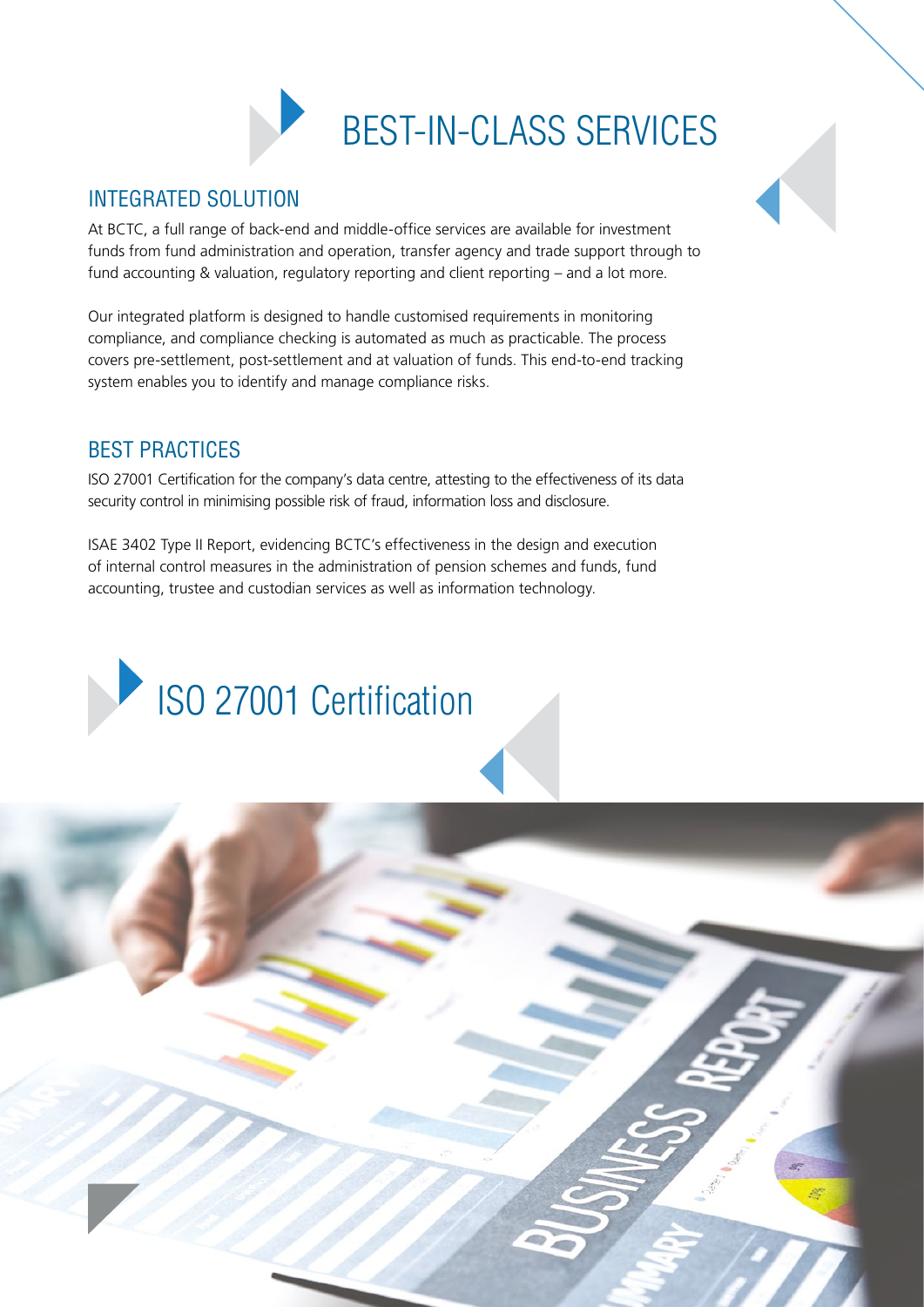

#### MULTI-TIER SYSTEM ARCHITECTURE

Striving to deliver the lowest possible operating unit cost by leveraging on the synergy derived from a robust and flexible software platform, we have adopted a multi-tier architecture that embraces applications of different technologies. Our "open" architecture enables effective collaboration with applications of different clients (e.g. client's web portal can cater to real time requests for member information from our system).

With a high level of automation through straight-through processing, we meet tight timeline.

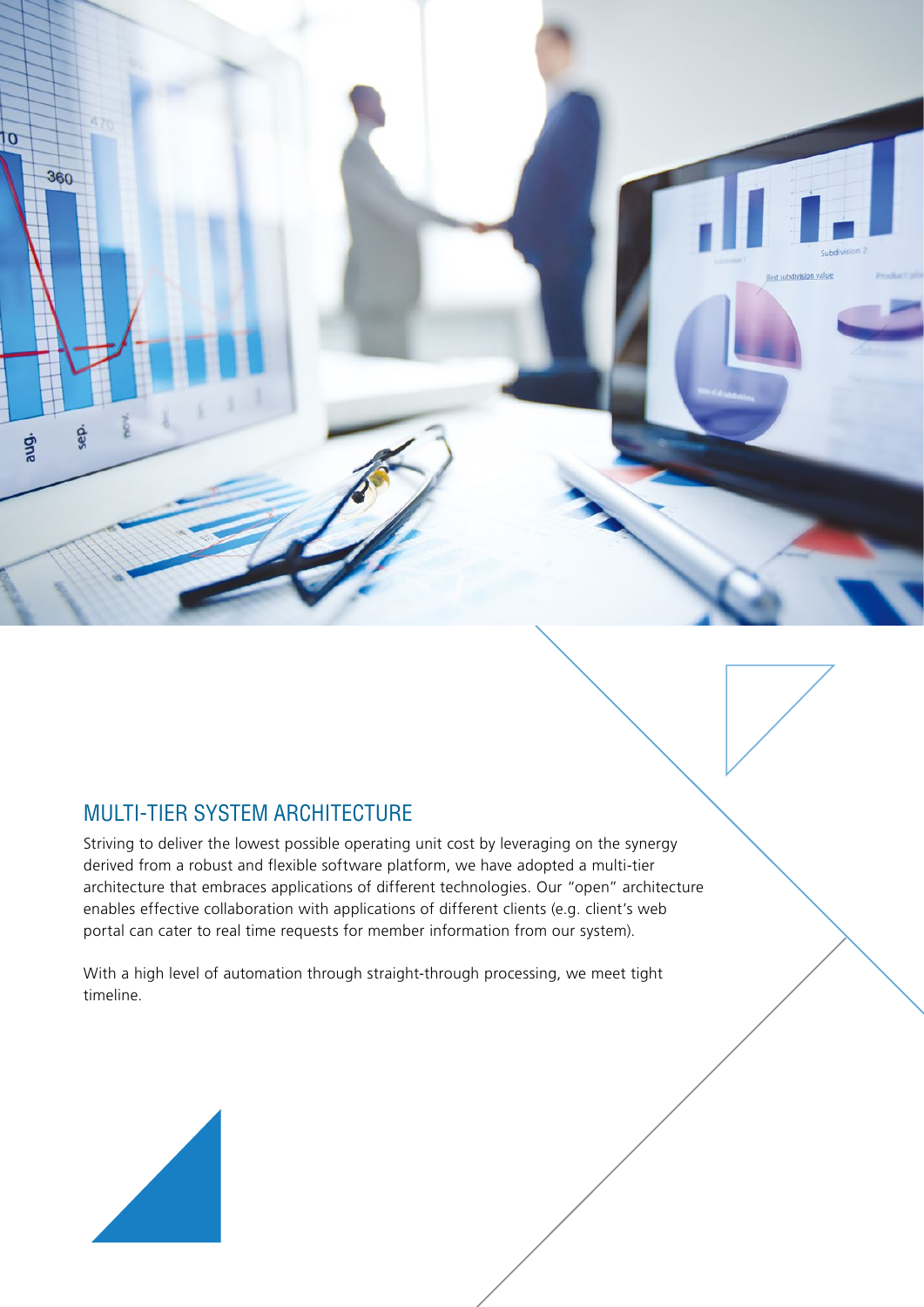## TRUST BUILT ON A FLEXIBLE & SCALABLE PLATFORM

#### BCT GROUP

**BCTC** Bank Consortium Trust Co Ltd

provides one-stop services of trustee, administrator and custodian for pensions and investment funds.

#### **SHAREHOLDERS**

8 renowned financial institutions















招商永隆銀行

**BCTF** 

pension products.

BCT Financial Limited

acts as the sponsor and distributor of



TOTAL ASSETS OF SHAREHOLDERS HK\$1,900 billion\*

#### TOTAL EQUITIES OF SHAREHOLDERS HK\$220 billion\*

\*as at December 2016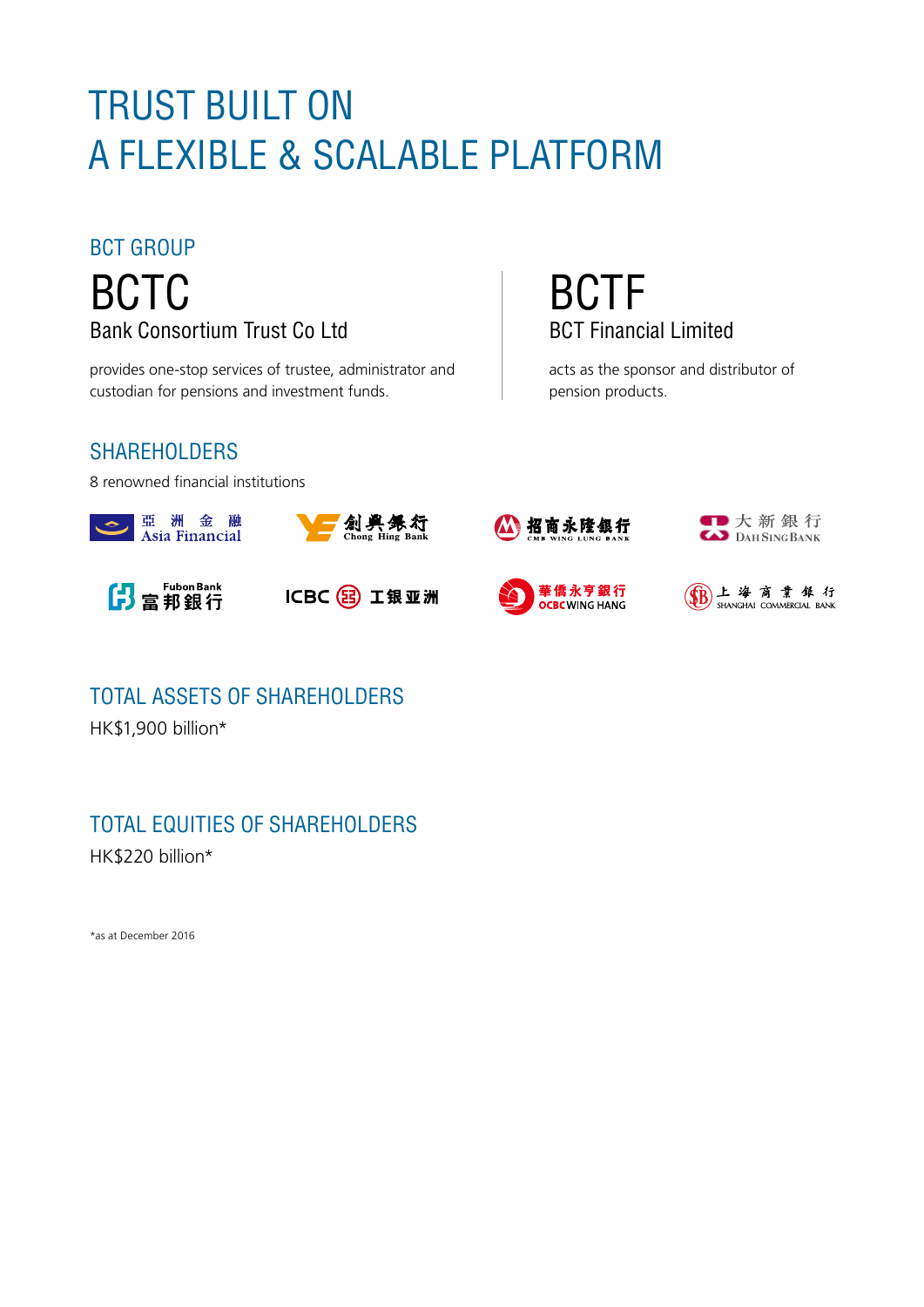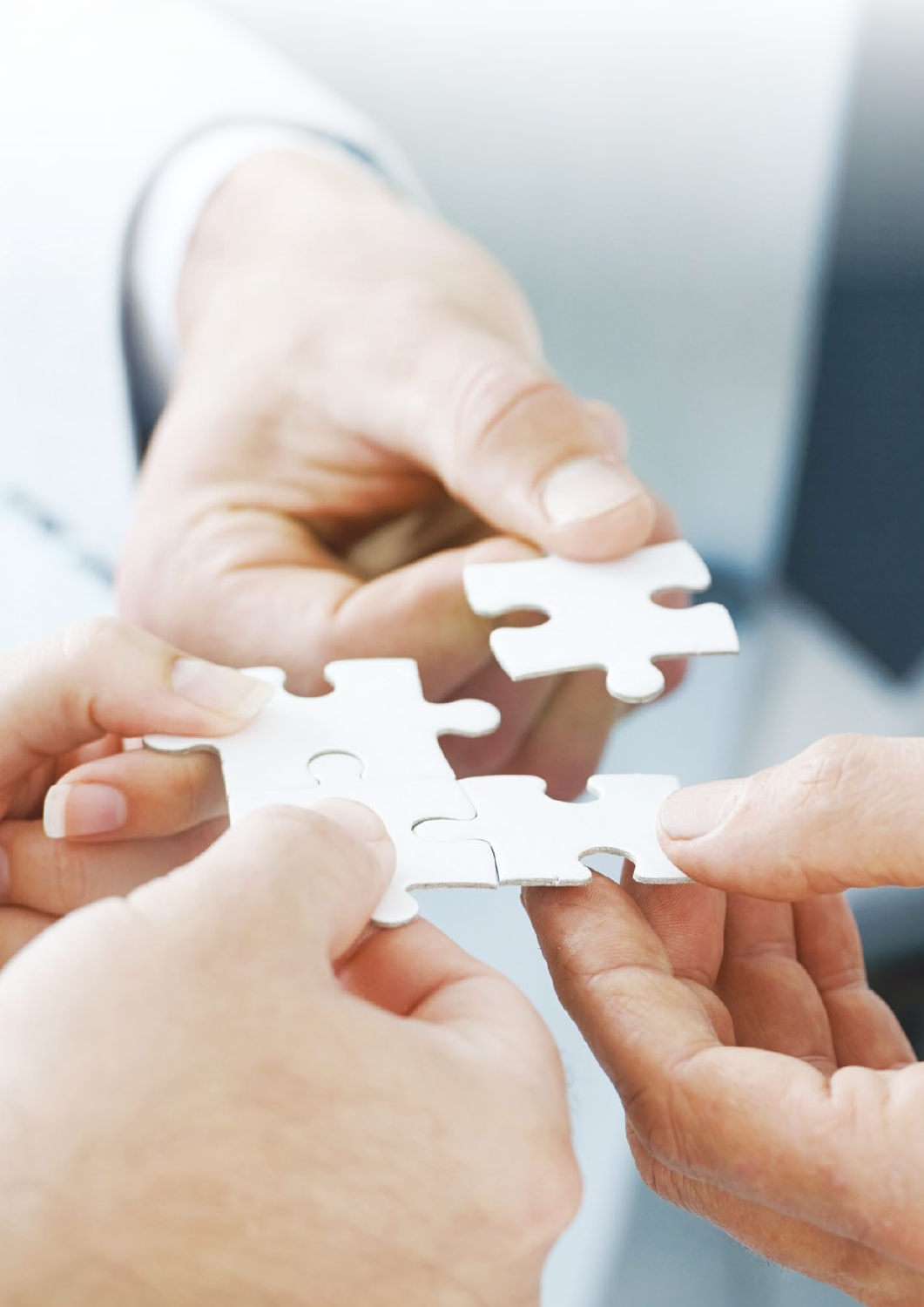

#### CONTACT US

If you are interested in any of the following services:

- » Trustee & Fiduciary Services
- » Fund Services
- » Pension Services

**Address /** 18/F, Cosco Tower, 183 Queen's Road Central, Hong Kong **General Line /** +852 2298 9800 **Email /** assetservicing@bcthk.com **Website /** assetservicing.bcthk.com

BCT Group – comprising BCT Financial Ltd ("BCTF") and Bank Consortium Trust Co Ltd ("BCTC").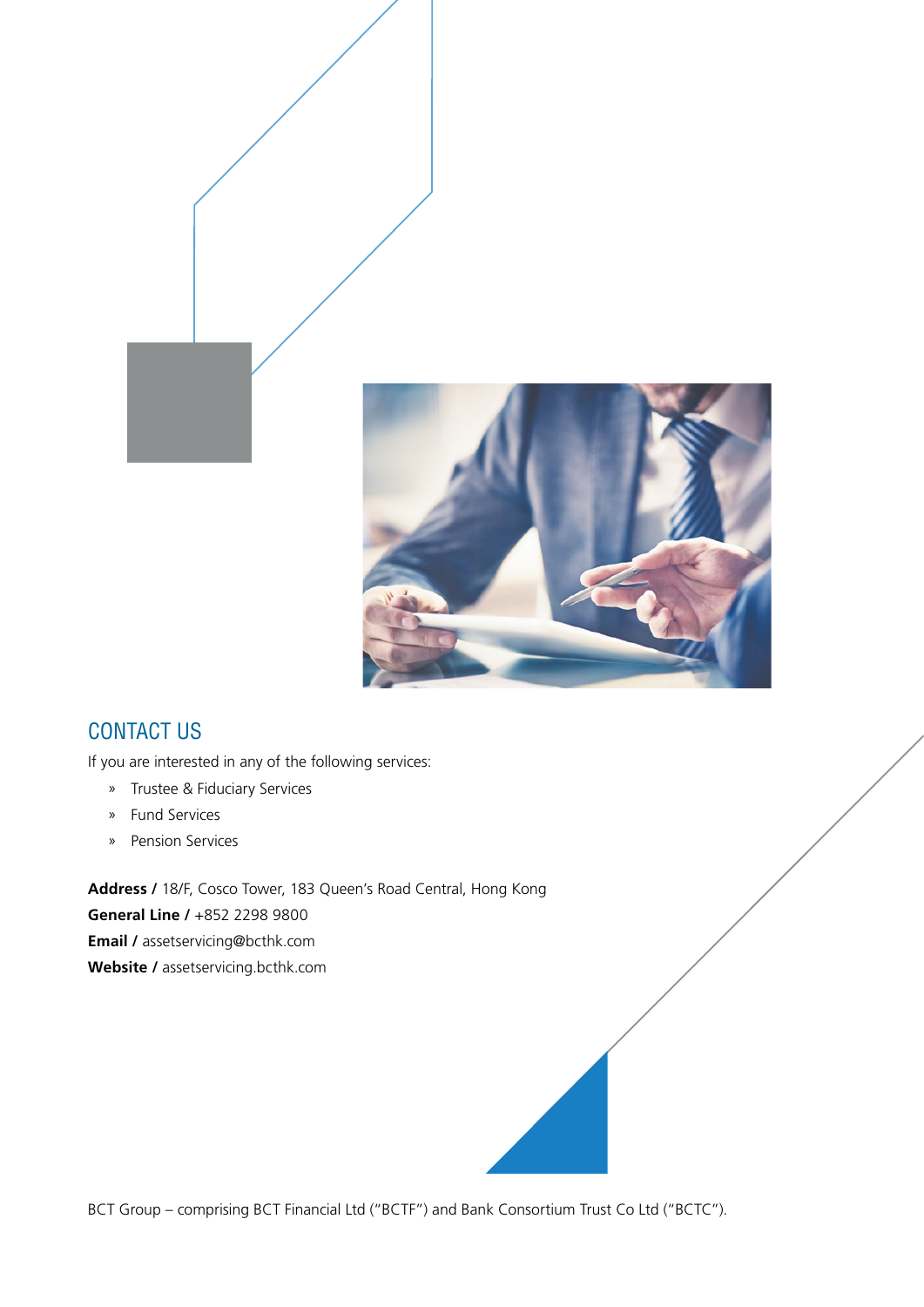